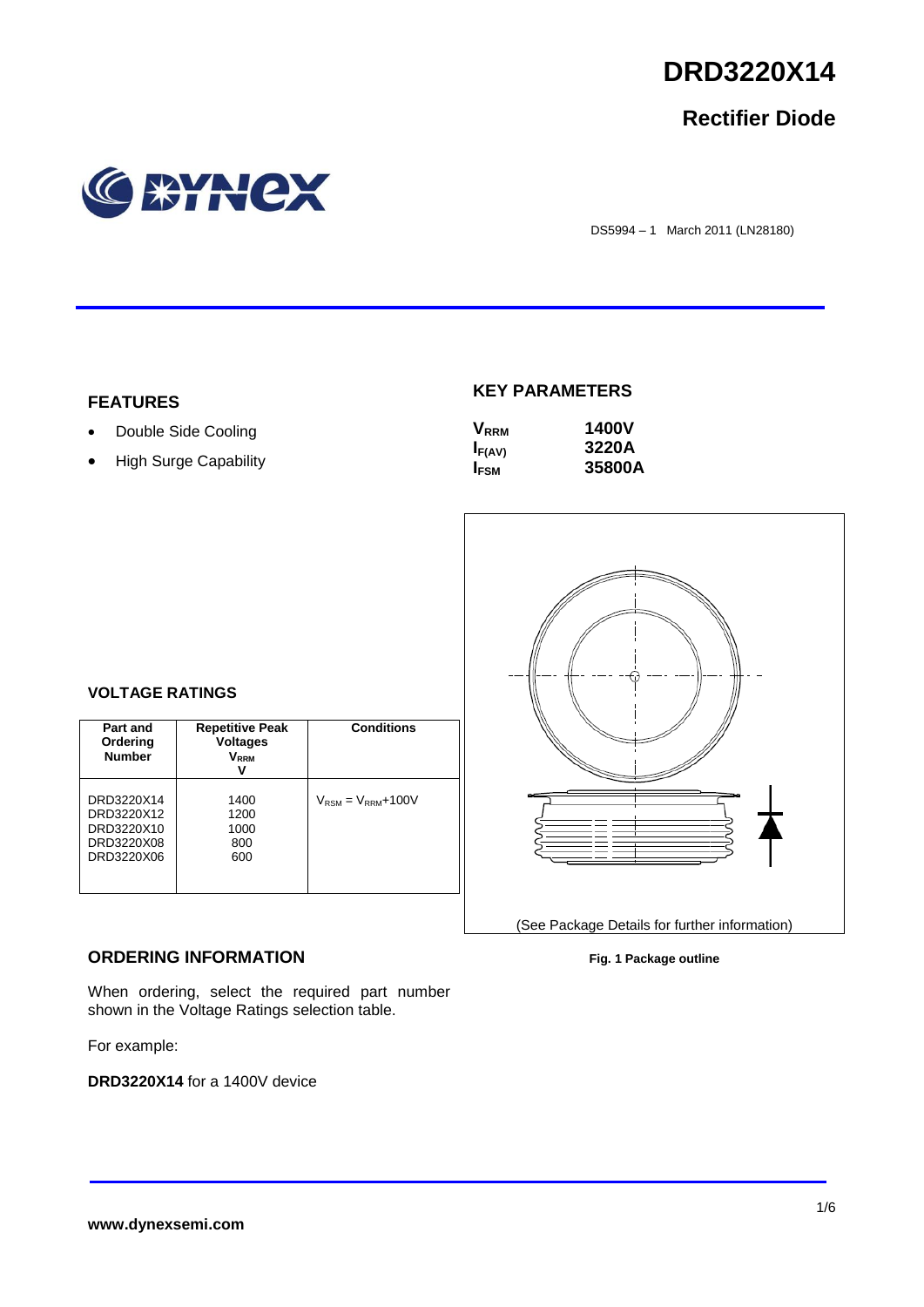

# **CURRENT RATINGS**

**Tcase = 75°C unless stated otherwise**

| Symbol      | <b>Parameter</b>                     | <b>Test Conditions</b>   | Max. | <b>Units</b> |  |  |
|-------------|--------------------------------------|--------------------------|------|--------------|--|--|
|             | <b>Double Side Cooled</b>            |                          |      |              |  |  |
| $I_{F(AV)}$ | Mean forward current                 | Half wave resistive load | 3810 | A            |  |  |
| IF(RMS)     | <b>RMS</b> value                     | $\blacksquare$           | 5980 | A            |  |  |
| IF.         | Continuous (direct) on-state current | -                        | 5390 | Α            |  |  |

### **Tcase = 100°C unless stated otherwise**

| Symbol                    | <b>Parameter</b>                     | <b>Test Conditions</b>   | Max. | <b>Units</b> |  |
|---------------------------|--------------------------------------|--------------------------|------|--------------|--|
| <b>Double Side Cooled</b> |                                      |                          |      |              |  |
| $I_{F(AV)}$               | Mean forward current                 | Half wave resistive load | 3220 | A            |  |
| I <sub>F(RMS)</sub>       | <b>RMS</b> value                     | $\blacksquare$           | 5060 | A            |  |
| lF.                       | Continuous (direct) on-state current | ۰                        | 4550 | A            |  |

# **SURGE RATINGS**

| Symbol      | <b>Parameter</b>                        | <b>Test Conditions</b>                            | Max. | <b>Units</b>      |
|-------------|-----------------------------------------|---------------------------------------------------|------|-------------------|
| <b>IFSM</b> | Surge (non-repetitive) on-state current | 10ms half sine, $T_{\text{case}} = 190^{\circ}$ C | 35.8 | kA                |
| $l^2t$      | I <sup>'</sup> t for fusing             | $V_R = 0$                                         | 6.41 | MA <sup>2</sup> s |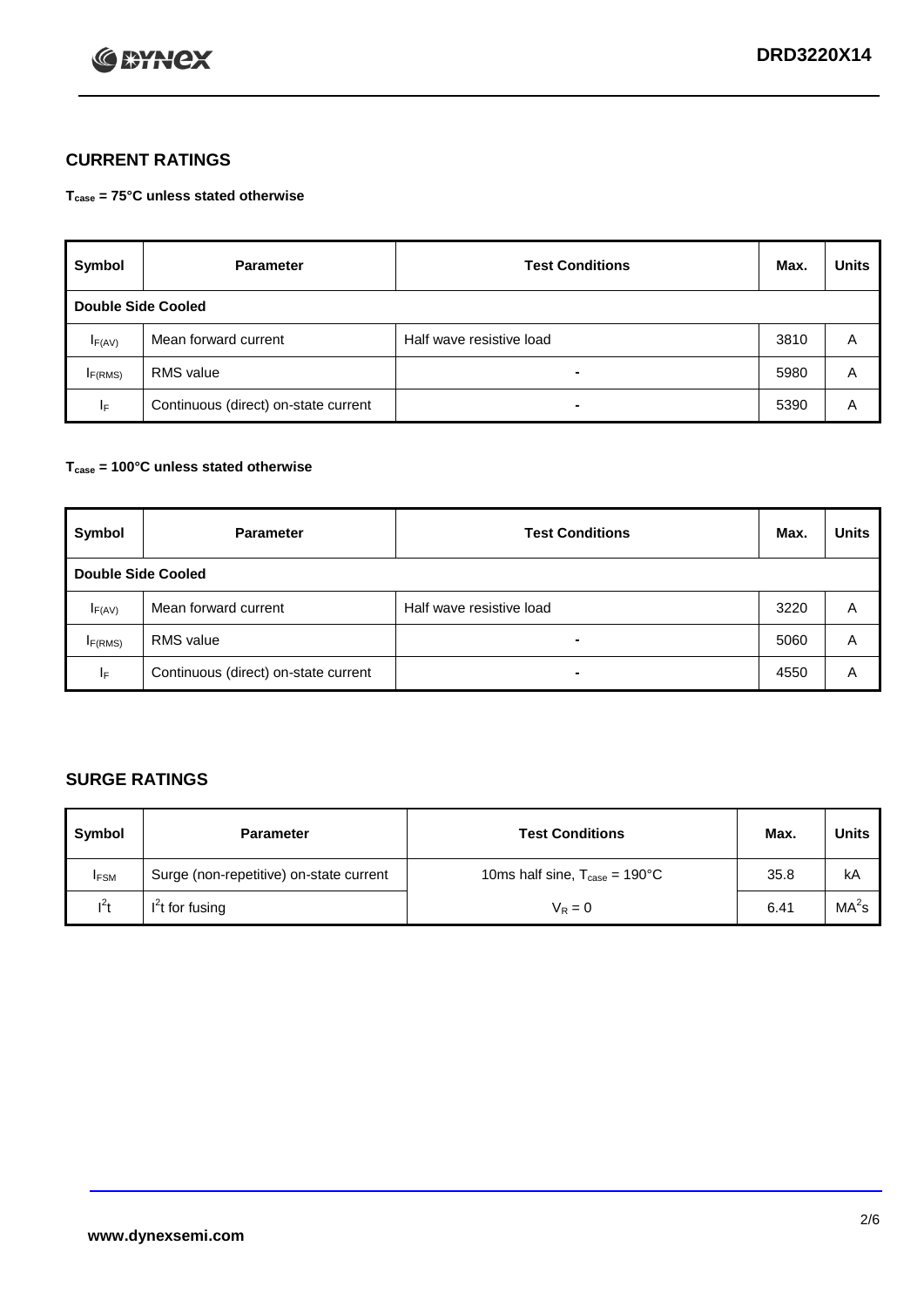# **THERMAL AND MECHANICAL RATINGS**

| Symbol           | <b>Parameter</b>                      | <b>Test Conditions</b>                      |    | Min.  | Max.  | <b>Units</b>  |
|------------------|---------------------------------------|---------------------------------------------|----|-------|-------|---------------|
| $R_{th(j-c)}$    | Thermal resistance - junction to case | Double side cooled                          | DC |       | 0.018 | °C/W          |
| $R_{th(c-h)}$    | Thermal resistance – case to heatsink | Double side cooled                          | DC |       | 0.005 | $\degree$ C/W |
| $T_{\rm vj}$     | Virtual junction temperature          | Blocking V <sub>DRM</sub> / <sub>VRRM</sub> |    | -40   | 190   | °C            |
| $T_{\text{stg}}$ | Storage temperature range             |                                             |    | $-40$ | 190   | °C            |
| $F_m$            | Clamping force                        |                                             |    | 26    | 34    | kN            |

# **CHARACTERISTICS**

| Symbol                  | <b>Parameter</b>     | <b>Test Conditions</b>                                                                           | Min.           | Max.  | <b>Units</b> |
|-------------------------|----------------------|--------------------------------------------------------------------------------------------------|----------------|-------|--------------|
| $V_{FM}$                | Forward voltage      | At 3000A peak, $T_{\text{case}} = 25^{\circ}C$                                                   |                | 1.15  | V            |
| <b>IRM</b>              | Peak reverse current | At $V_{DRM}$ , $T_{case} = 190^{\circ}C$                                                         |                | 150   | mA           |
| $\mathsf{Q}_\mathsf{S}$ | Total stored charge  | $I_F = 2000A$ , dl <sub>RR</sub> /dt = 10A/us<br>$T_{\text{case}} = 190^{\circ}$ C. $V_R = 100V$ |                | 4000  | μC           |
| V <sub>TO</sub>         | Threshold voltage    | At $T_{vi} = 190^{\circ}$ C                                                                      | $\blacksquare$ | 0.77  | V            |
| $r_{\text{T}}$          | Slope resistance     | At $T_{vi}$ = 190°C                                                                              |                | 0.073 | $m\Omega$    |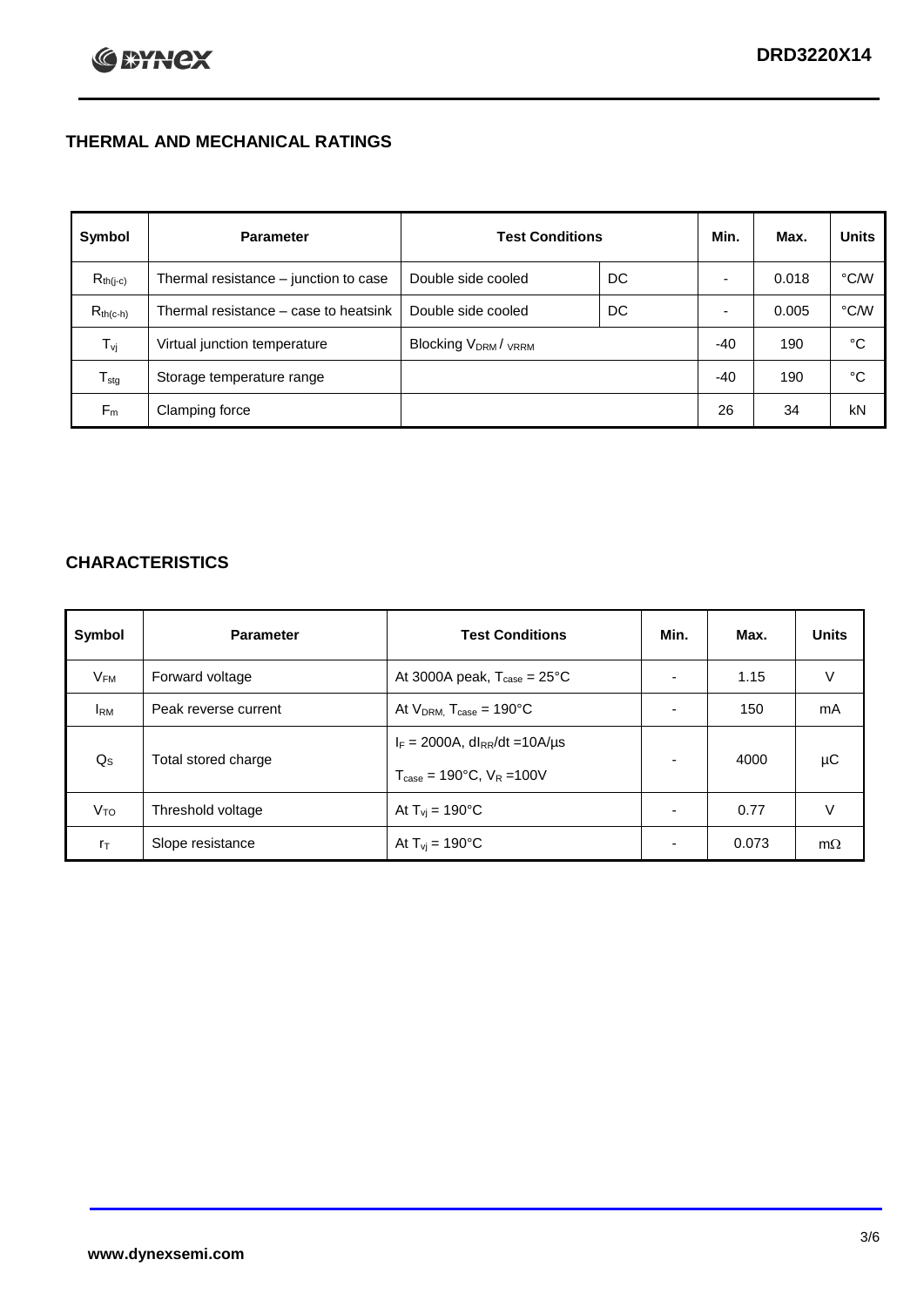# **C \*HHCX**

## **CURVES**



#### **Fig.2 Maximum forward characteristics Fig.3 Dissipation curves**



**junction to case**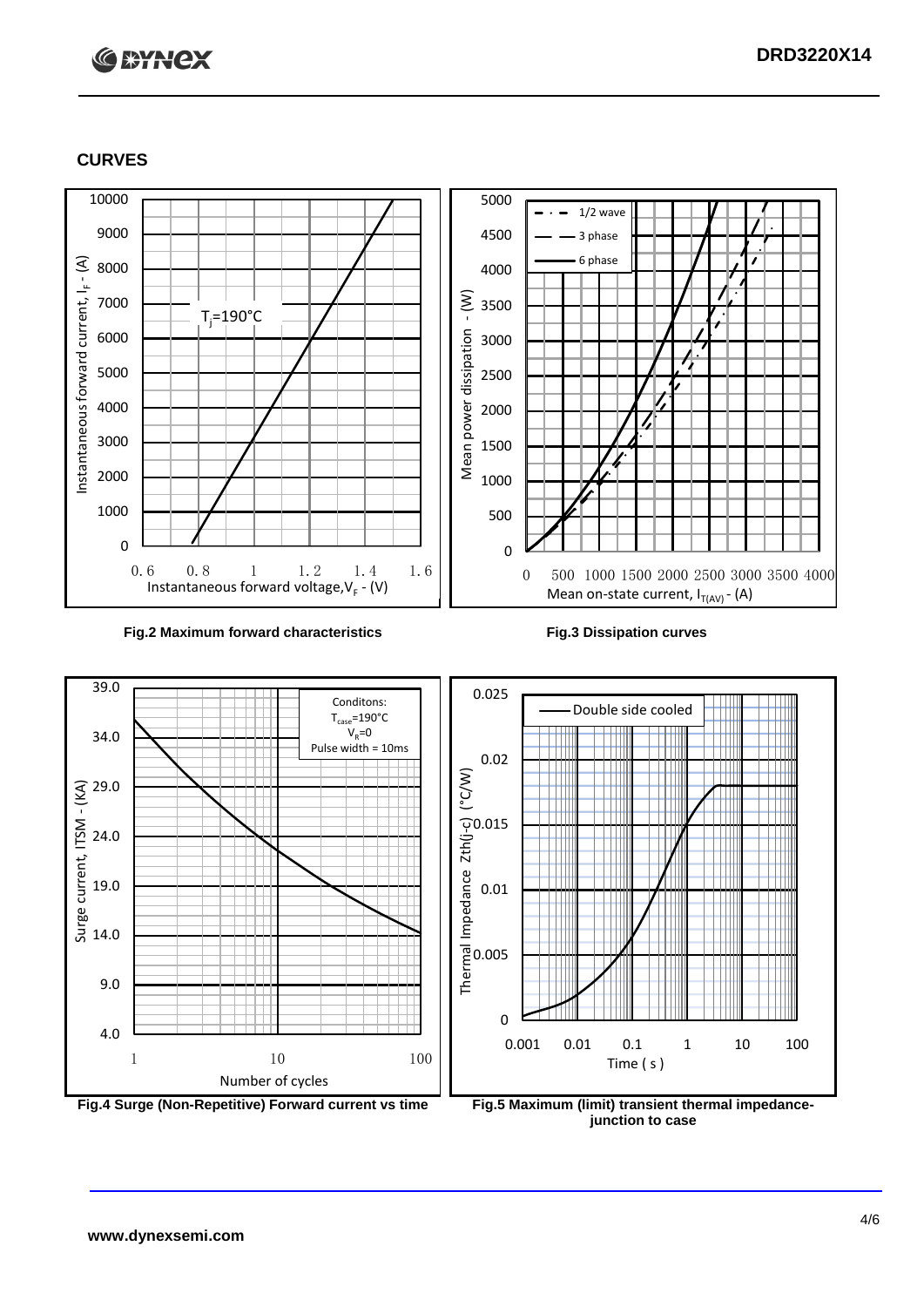

## **PACKAGE DETAILS**

For further package information, please contact Customer Services. All dimensions in mm, unless stated otherwise. DO NOT SCALE.



### **Note:**

Some packages may be supplied with gate and or tags.